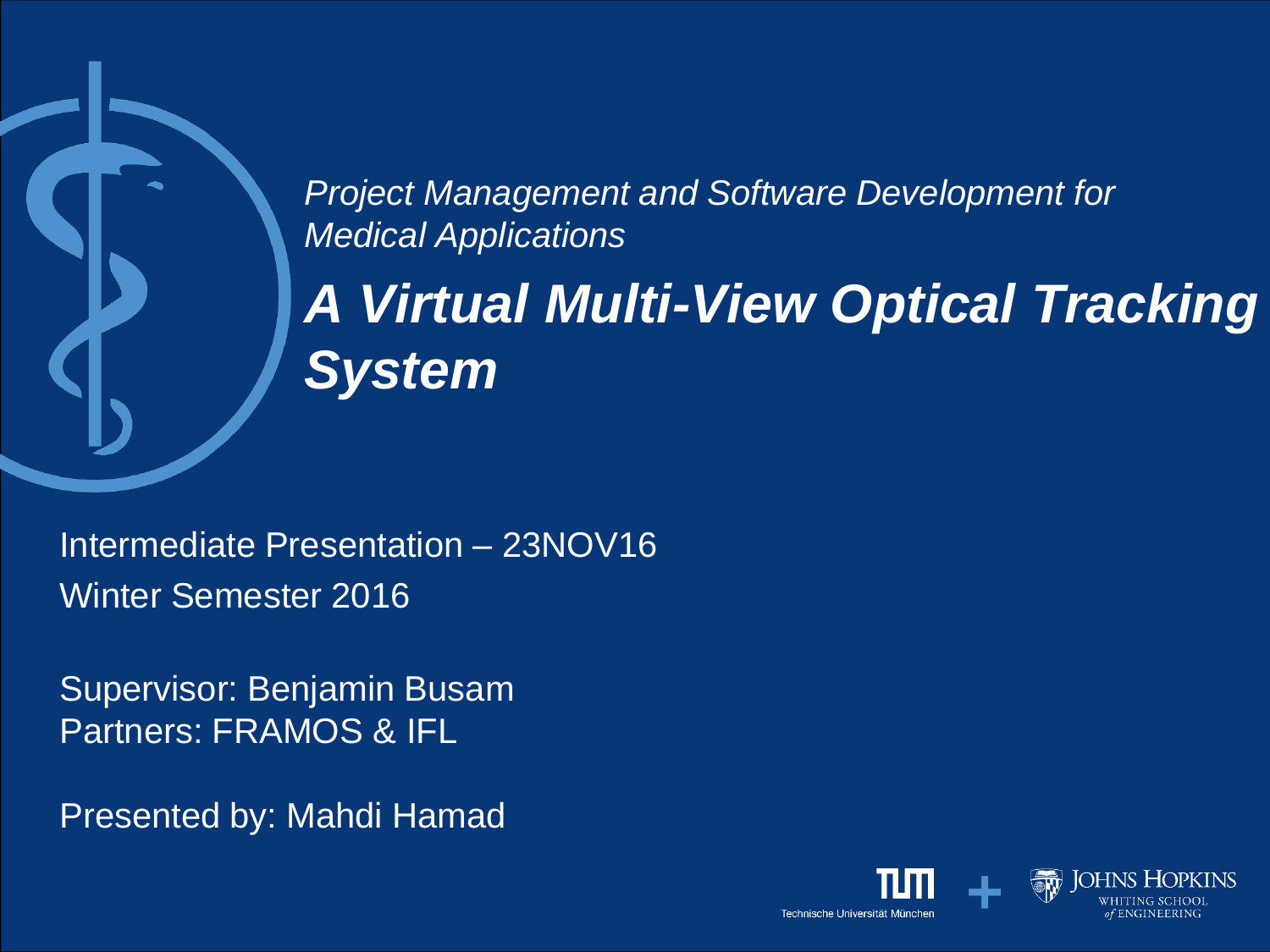### **Problem Statement**

Implement a Framework to overcome the line-of-sight issue by using a moveable tracked planar mirror

### **Requirements and Specifications**

**Tracking** 

Tracking of the movable mirror & object Fusion of data from OTS & Mirror

#### GUI

Server Implementation Data Visualization

#### **Testing**

Performance of prototype is evaluated in different occlusion setups



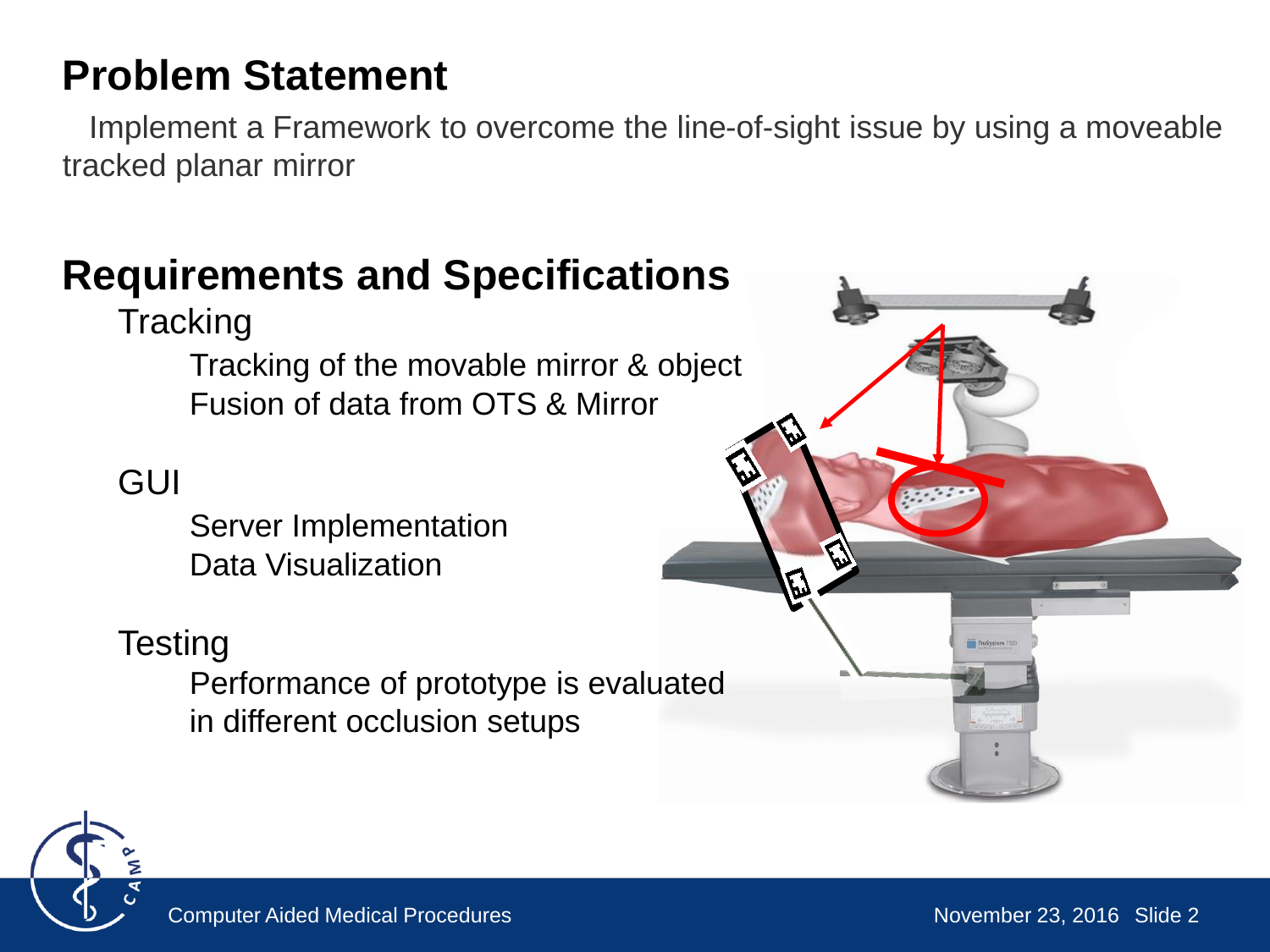### **Original Project Plan**



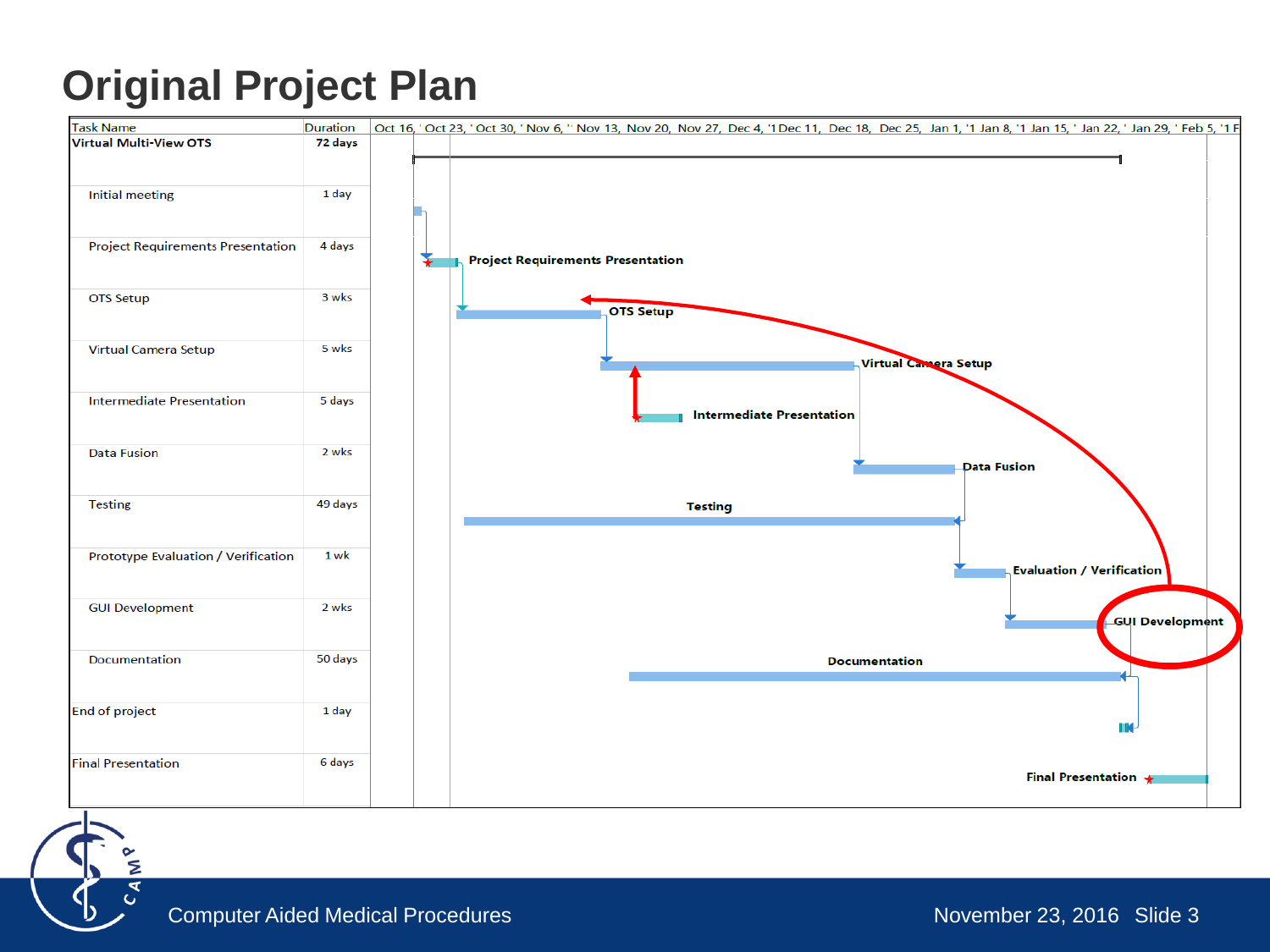### **Work Progress**



Not Our Data(Random Data)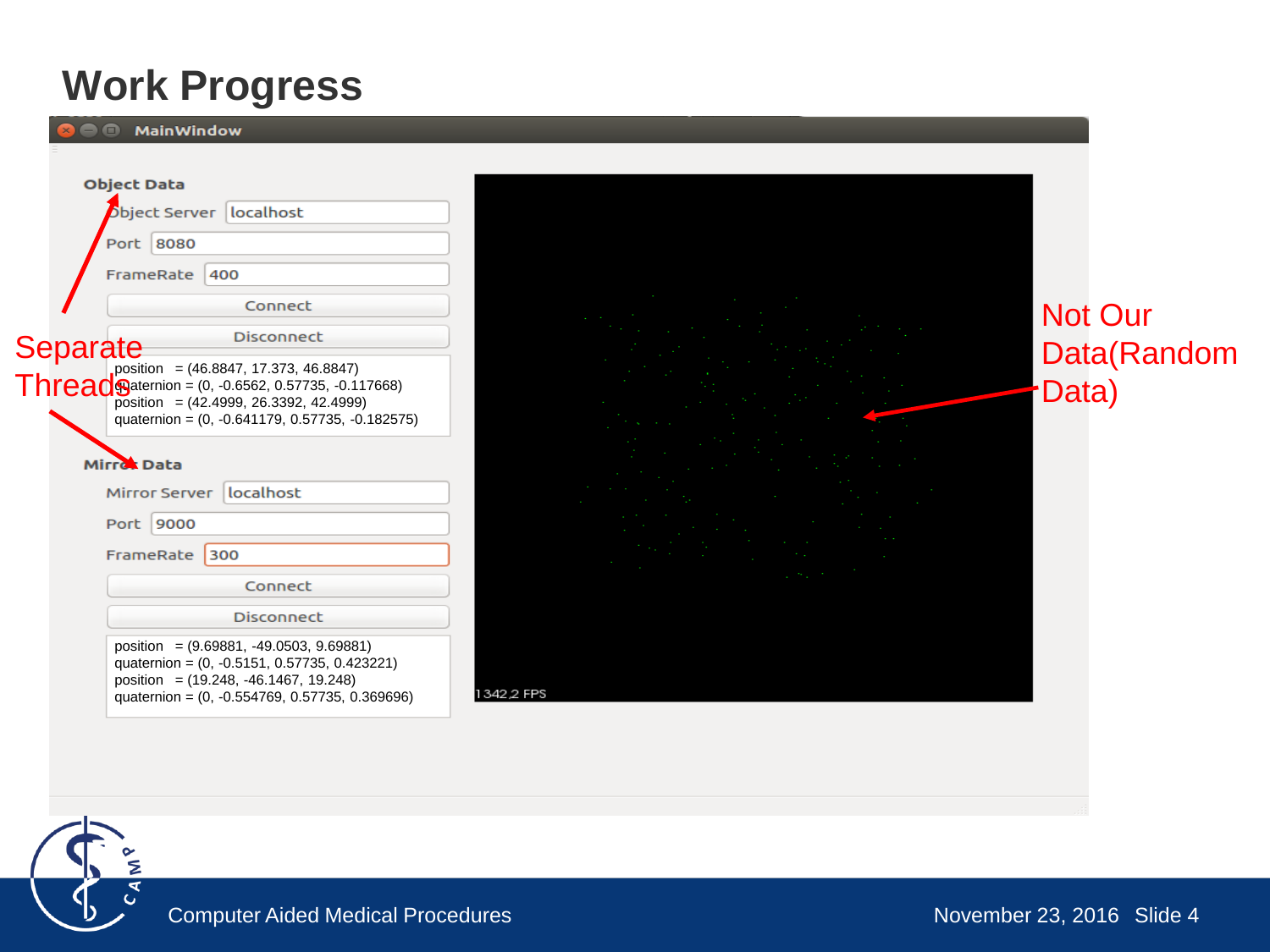#### **Work Progress**

**<sup>@</sup>** MainWindow

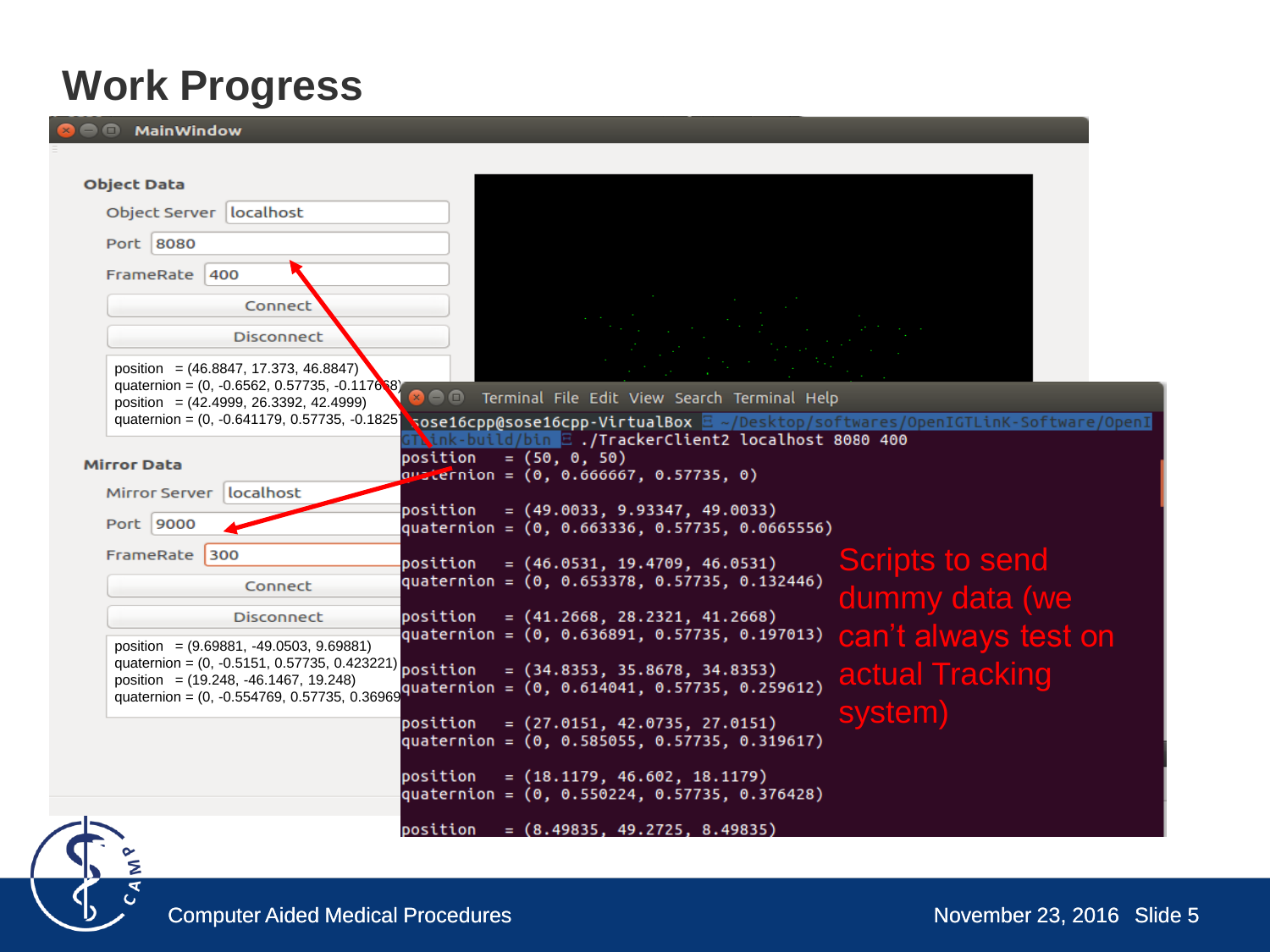### **PCL/VTK Visualizer**

• PCL: Point Cloud Library, VTK: Visualization Toolkit

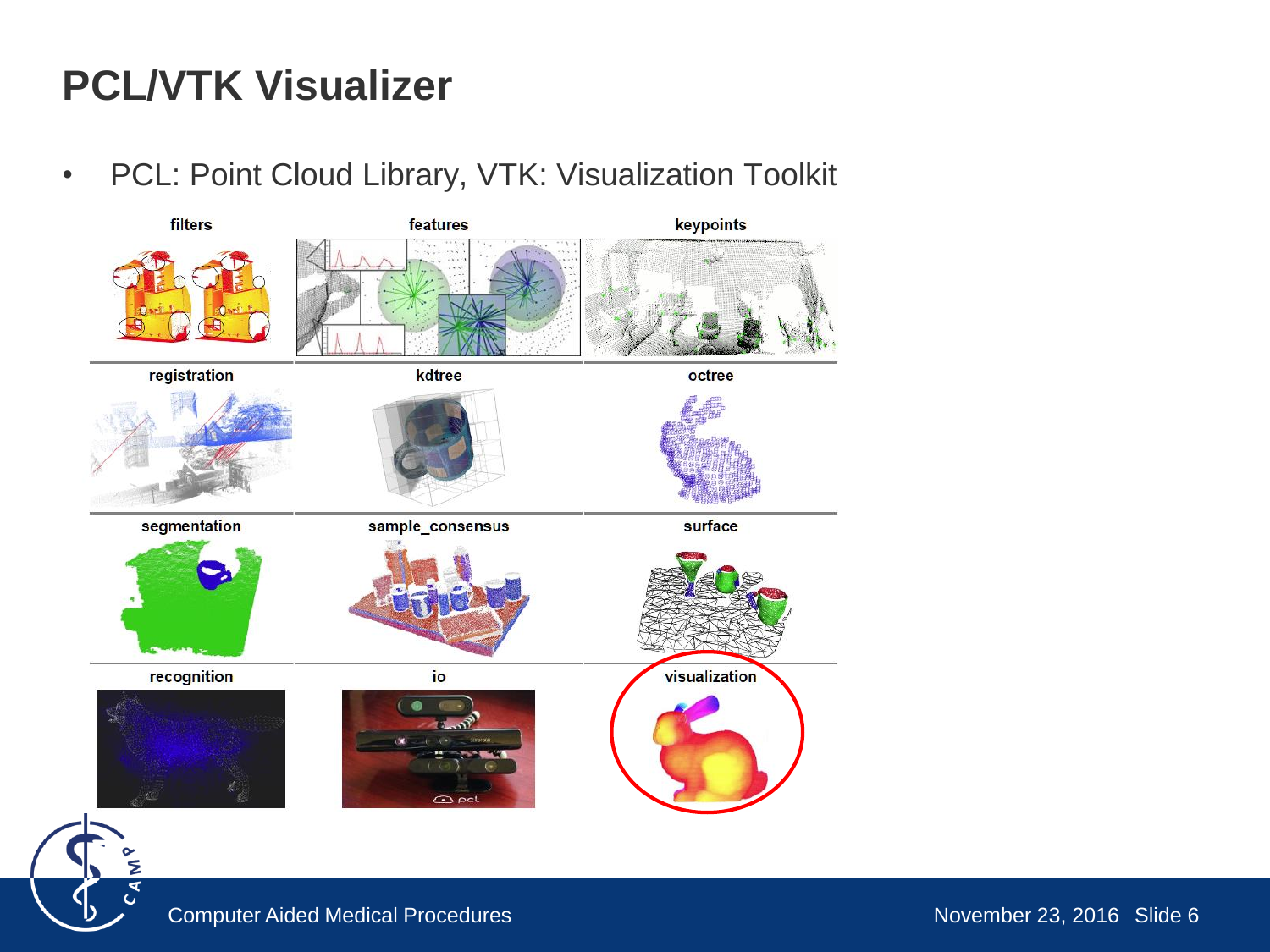# **UML Sequence Diagram**



Created by : https://creately.com/diagram-type/uml-sequence-diagrams

G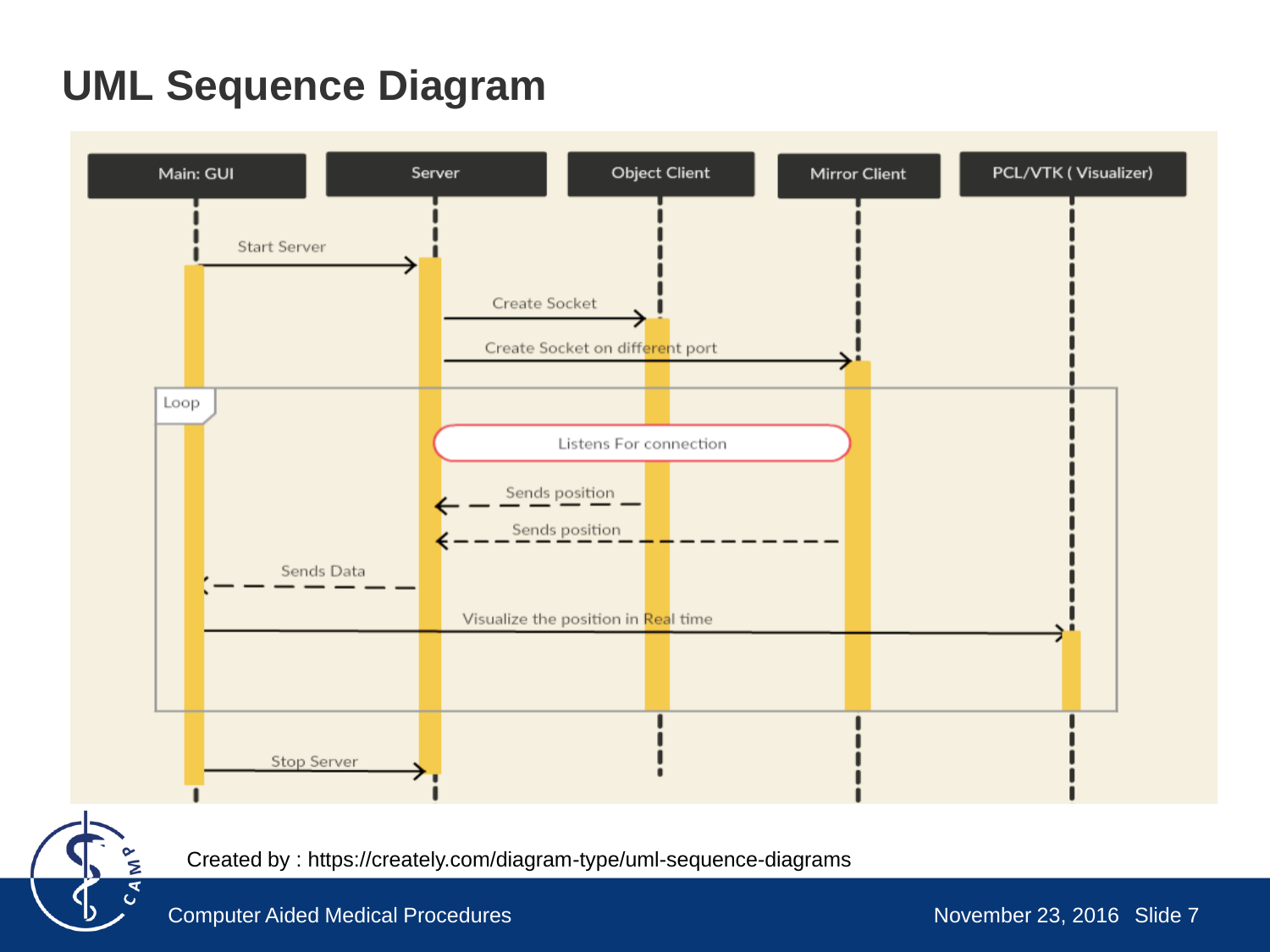#### **Tasks Completed**

Setting OpenIGTLink communication interface

Separate threads, different type of message (position, Image,..)

GUI Development

Environment: Ubuntu, C++, QT

Server-Client Communication: OpenIGTLink

Visualizing data: PCL, VTK

Tests / Verification

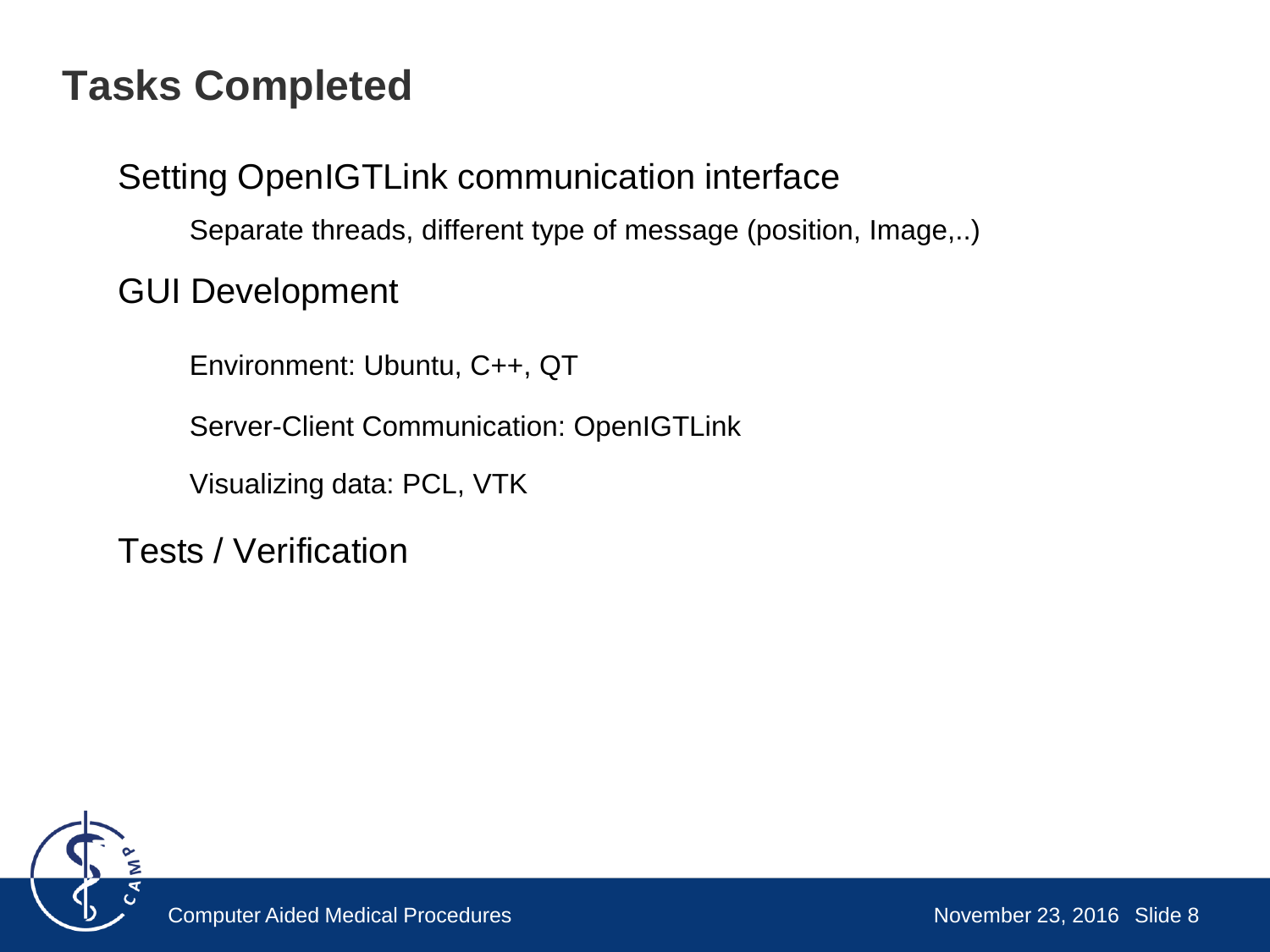# **Challenges Faced**

- Underestimated tasks
- Linking & Configuring third party libraries (OpenIGTLink, QT, PCL,VTK)
- Reconnecting to a socket on the same port after disconnect- Not working unless we restart the GUI( ServerSocket::CreateServer(port) )

## **Pending Tasks**

- Finalize Data Visualizer
- Tracking of mirror & Object
- Fusion of data from Mirror & OTS